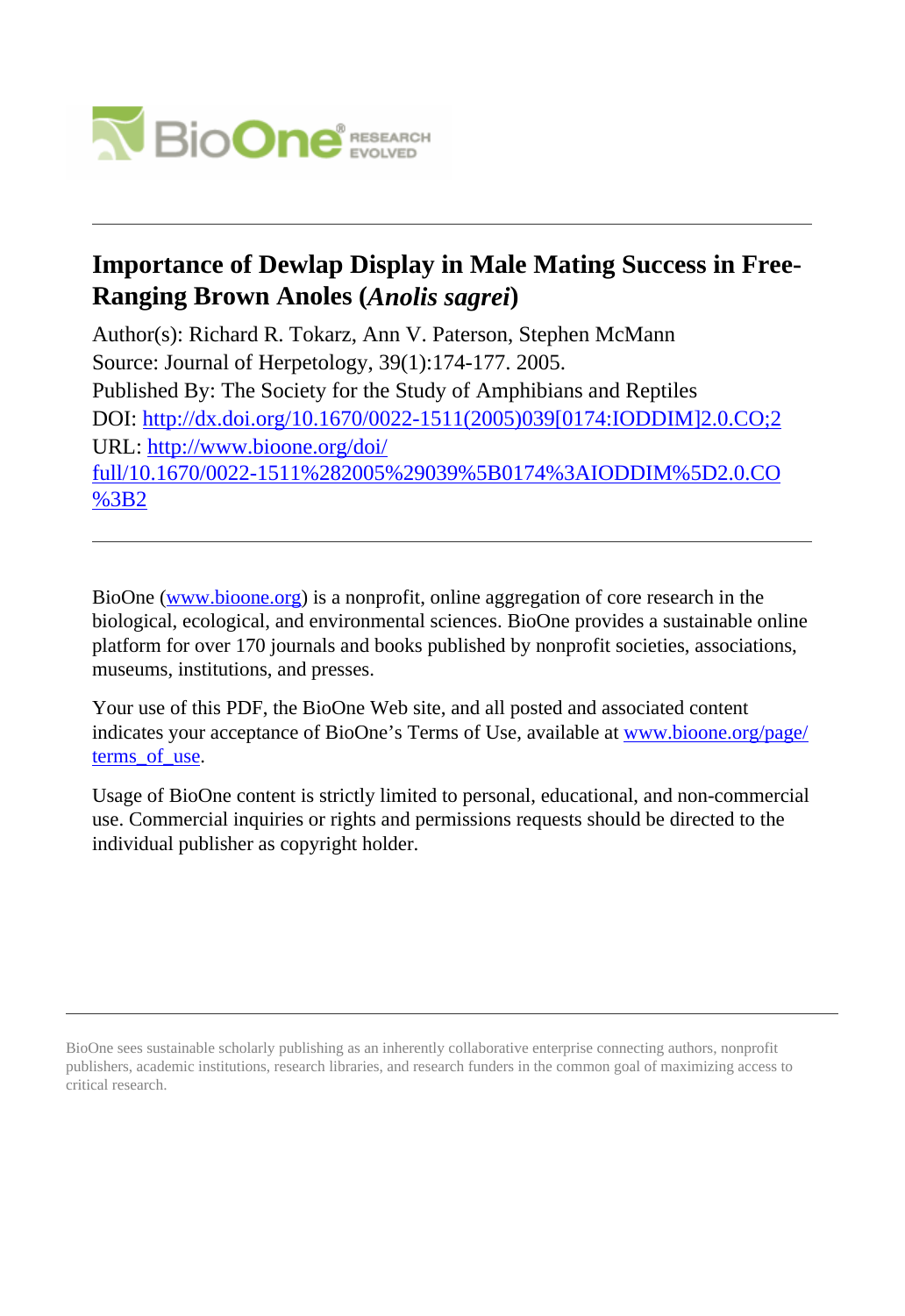Journal of Herpetology, Vol. 39, No. 1, pp. 174–177, 2005 Copyright 2005 Society for the Study of Amphibians and Reptiles

# Importance of Dewlap Display in Male Mating Success in Free-Ranging Brown Anoles (Anolis sagrei)

RICHARD R. TOKARZ,<sup>1,2</sup> Ann V. Paterson,<sup>3,4</sup> and Stephen McMann<sup>3,5</sup>

# <sup>1</sup> Department of Biology, University of Miami, Coral Gables, Florida 33124, USA<br><sup>3</sup> Department of Natural Sciences, Williams Baptict College, Walnut Ridge, Arkanses 724 <sup>3</sup>Department of Natural Sciences, Williams Baptist College, Walnut Ridge, Arkansas 72476, USA

ABSTRACT.—Extension and retraction of the throat fan or dewlap is one of the most conspicuous aspects of display behavior of male Anolis lizards. Although dewlap display plays a role in species recognition, signal detection, and even predator defense, the importance of the male dewlap in male mating success in nature has not been established. The present study tested whether the display of the dewlap by males of Anolis sagrei affected the mating success of free-ranging males. We compared the number of males that copulated and their copulation rates between two groups: experimental males that were surgically prevented from extending their dewlaps and control males that were sham treated. Experimental and control groups did not differ significantly in the proportion of males that copulated or in copulation rate. These results do not support the hypothesis that the male dewlap affects male mating success in A. sagrei. If the male dewlap does have an effect on male mating success in this species, then the effect was too subtle to be detected by our study.

Male anoles are noted for the extension and retraction of a throat fan or dewlap (Carpenter and Ferguson, 1977; Jenssen, 1977). The dewlap is believed to have many functions in Anolis lizards (Losos and Chu, 1998), and there is good experimental evidence that the male dewlap plays a role in species recognition (Losos, 1985), detecting a displaying animal (Fleishman, 1992, 2000), and even in predator defense (Leal and Rodgríguez-Robles, 1997). However, evidence that the male dewlap influences female mate choice of conspecific males is equivocal (for a review, see Tokarz, 1995).

In a laboratory study, Tokarz (2002) found no evidence that the male dewlap affected male copulation success or female sexual receptivity of Brown Anoles (Anolis sagrei) when males and females were relatively close to each other in laboratory cages. Males that were surgically prevented from extending and retracting their dewlaps were just as successful as control males in obtaining copulations, and females that were courted by experimental males were judged as sexually receptive as those courted by control males (Tokarz, 2002). These laboratory findings suggest that the displaying of the male dewlap does not affect the ability of males to obtain mating partners. However, it is important to conduct a field study to test the external validity of these laboratory findings (see Nelson, 1998). For example, a positive effect of dewlap extension on male mating success might only occur under natural conditions. Thus, the purpose of this study was to test the hypothesis that dewlap extension affects mating success in free-ranging male Brown Anoles. We reasoned that if the hypothesis were correct, then males that were prevented from extending their dewlaps would differ significantly from control males in the proportion of males that obtained copulations or in copulation rate or both. To our knowledge, this is the first study to directly test the hypothesis that dewlap extension in a male anole affects male mating success in

nature. A failure to find evidence for such an effect on mating success in at least one species of anole is of interest because the male dewlap in Anolis lizards is believed to be a sexually selected trait (see Fitch and Hillis, 1984).

#### MATERIALS AND METHODS

The subjects were adult male Brown Anoles (A. sagrei), a species that evolved in Cuba and subsequently spread through the western Caribbean and Florida (Williams, 1969; Lee, 1985). Based on the ecomorph concept of Williams (1983), A. sagrei is a ''trunkground'' species, which usually inhabits low vegetation ranging from the under storey of forest to barren scrub (Schoener and Schoener, 1980). It feeds primarily on large insects, and individuals are sit-and-wait predators that passively search for food (Schoener and Schoener, 1980). Anolis sagrei is a highly territorial and polygynous species (Schoener and Schoener, 1980, 1982; Stamps, 1983. Tokarz, 1988). It is sexually dimorphic: Mature males are larger than mature females (Stamps, 1983). Number of females in the home range of a male is significantly related to home-range area and to male body size (Schoener and Schoener, 1982). Schoener and Schoener (1980) found that a relatively large male may have up to six females within its home range. Anolis sagrei breeds seasonally, and in southern Florida males and females are reproductively active from approximately March through August (Lee et al., 1989; Tokarz et al., 1998).

Our study site was a subtropical hardwood hammock at the Frank Smathers Jr. Biology Field Station located within Four Fillies Farm. This Farm, which is owned by the University of Miami, is located 9.6 km south of Coral Gables campus in Miami-Dade County, Florida. The hardwood hammock has a population of A. sagrei, and the vegetation of the hammock is similar to that described for regions of the Caribbean where this species occurs (e.g., Snyder et al., 1990). The population density of A. sagrei in the hammock appears to be comparable to the high densities that are common in this species (Lister, 1976; Schoener and Schoener, 1980).

<sup>&</sup>lt;sup>2</sup> Corresponding Author. E-mail: rtokarz@miami.edu  $^4$  E-mail: apaterson@wbcoll.edu 5 F-mail: smcmann@wbcoll.edu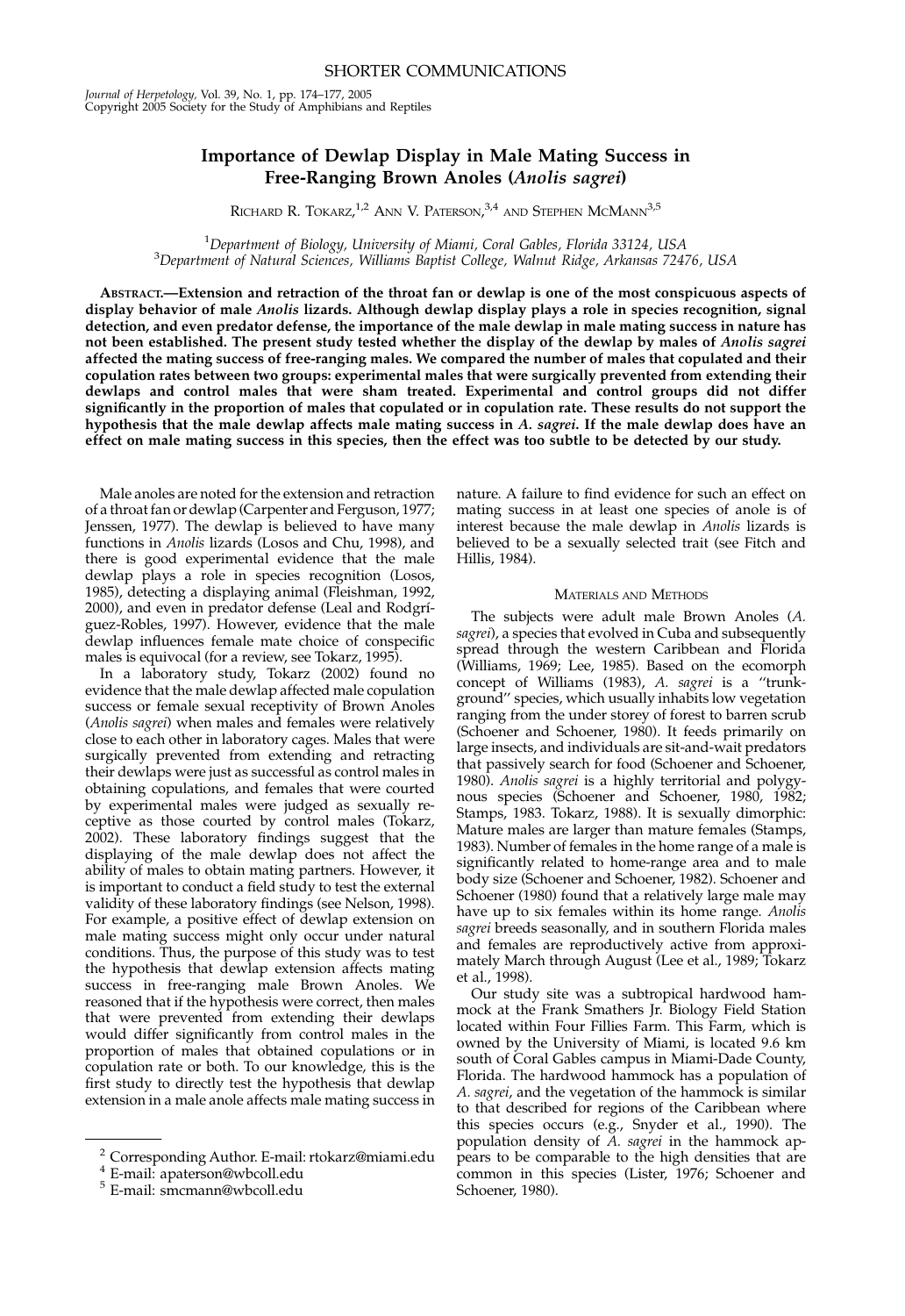Our study ran from 26 May to 22 June 2004, which was well within the breeding season. We selected males to be used in the study by walking through the hammock. After selecting males, we captured them via noosing and marked their site of capture with surveyor's flags. Because the protocol was for each of the three observers (RRT, AVP, and SMcM) to watch a study male for up to a maximum of five days, we captured, treated, and released new study males on approximately a weekly basis. During the course of the study, we captured and released a total of 12 experimental and eight control males. We transported captured males individually in cloth bags to our laboratory at the University of Miami, measured their snout–vent length (SVL) to the nearest millimeter and determined their body mass to the nearest milligram. Prior to surgery, we lined up the bags containing captured males and flipped a coin to determine whether the male in the first bag would be assigned to the experimental or control group. Thereafter, we alternated the group assignment for the remaining males captured that day.

Experimental males were surgically prevented from extending their dewlaps and control males were sham operated in a way that did not affect dewlap extension. Males were anesthetized prior to surgery with an intraperitoneal injection of Pentothal® (thiopental sodium, Abbott Laboratories, North Chicago, IL; 15 mg/kg) and hypothermia (crushed ice). Using a Stereo Zoom microscope (Bausch and Lomb Instruments and Systems Division, Rochester, NY) to view the throat area of anesthetized males, we made an incision (about 5 mm long) parallel to the midline of the throat to expose the second ceratobranchials. The second ceratobranchials are paired cartilaginous rods that play a key role in extending and retracting the male dewlap in Anolis lizards (Bels, 1990; Font and Rome, 1990). For experimental males, we cut transversely across the second ceratobranchials separating them from the hyoid body and then removed them. For control males, we performed a sham surgery by only making an incision parallel to the midline of the throat. Incisions in both experimental and control males were closed with a suture. An antiseptic ointment (Povidine Iodine, Eckert Drug Co., Clearwater, FL) was applied to the incision area. These surgical procedures have been successfully used to prevent dewlap extension in Anolis carolinensis (Crews, 1975) and in A. sagrei (Tokarz, 2002; Tokarz et al., 2003). After surgery, we marked each male on its sides (using a white Painters<sup>®</sup> nontoxic opaque marker, Hunt Corporation, Statesville, NC) with a number that corresponded to its capture location at the study site. This method of marking animals has been successfully used in previous field studies of A. sagrei (e.g., Tokarz, 1998; Paterson and McMann, 2004).

After males had recovered from surgery (usually from 3–4 h), we placed them in separate cloth bags and returned them to their site of capture. We returned all treated males to their territories on the day of capture. Returning males to their territories as quickly as possible reduced the risk of neighboring, nonstudy males taking over a vacated territory (see Paterson, 2002). We began looking for released males the following morning. We observed each study male for a 3-h period between 0700 and 1100 h. Copulation frequency in A. sagrei has been found to be relatively high in the early morning (Tokarz, 1988). At the beginning of an observation period, each observer would go to the location of their assigned male and look for the marked male. If the assigned male was sighted, the observer recorded the time when it was in view during the 3-h observation period. This process was repeated for up to a maximum of five different days. If a newly assigned study male could not be found on its territory during the entire 3-h observation period and at the start of following day's observation period, the observer selected a new study male to observe. We recorded all copulations by study males as long as they occurred during the 3-h observation periods in the morning (for a description of copulation in A. sagrei, see Scott, 1984; Tokarz, 1988). We did not attempt to determine how many different femalemating partners each male obtained because it would have been too difficult to capture and mark all of the females within the territory of each male. While watching study males for copulations, we also recorded their number of dewlap extensions. To reduce the impact of any observer differences on the results, each of the three observers was assigned both experimental and control males to observe during the study.

We observed and acquired data from eight experimental males and six control males. To accurately calculate copulation rates, we used males that were observed on their territories on three or more days. When males lost their old skin, or appeared to be in the process of shedding their skin, they were recaptured, remarked (in the field), and released. Two control males and two experimental males were remarked during the study.

We analyzed the data statistically using nonparametric tests. We used a  $2 \times 2$  test of independence with Yates correction to test whether the proportion of males that copulated was independent of treatment group (see Sokal and Rohlf, 1981). We used the Mann-Whitney U-test to determine significant differences between the two treatment groups. For simplicity, we report Z-values rather than the U-statistic for this test. An alpha level of 0.05 in a two-tailed test was considered significant. We performed analyses using StatView 4.0 software (SAS Institute Inc., Cary, NC).

## **RESULTS**

We observed a total of 20 copulations while observing the eight experimental males and six control males. Nine of these copulations were by experimental males and 11 copulations by control males. Five of the eight experimental males (62.5%) and four of the six control males (66.67%) copulated during the study. Treatment group did not significantly affect the proportion of males that copulated  $(G_{\text{adj}} = 0.16148, df = 1, P > 0.50)$ . The range in number of copulations per male was 0–3 copulations for experimental males and 0–4 for control males. Only one male, an experimental male, was observed to copulate twice during a 3-h morning observation period. All other males that were observed to copulate copulated only once during the 3-h observation period.

Males in the experimental and control groups did not differ significantly in copulation rate ( $Z = -0.740$ ,  $P =$ 0.4592) based on a comparison of the average copulation rate in those study males that were seen and continuously watched or searched for during the daily 3-h observation periods for at least three days. The mean  $(\pm$  SE) copulation rate (copulations/hours male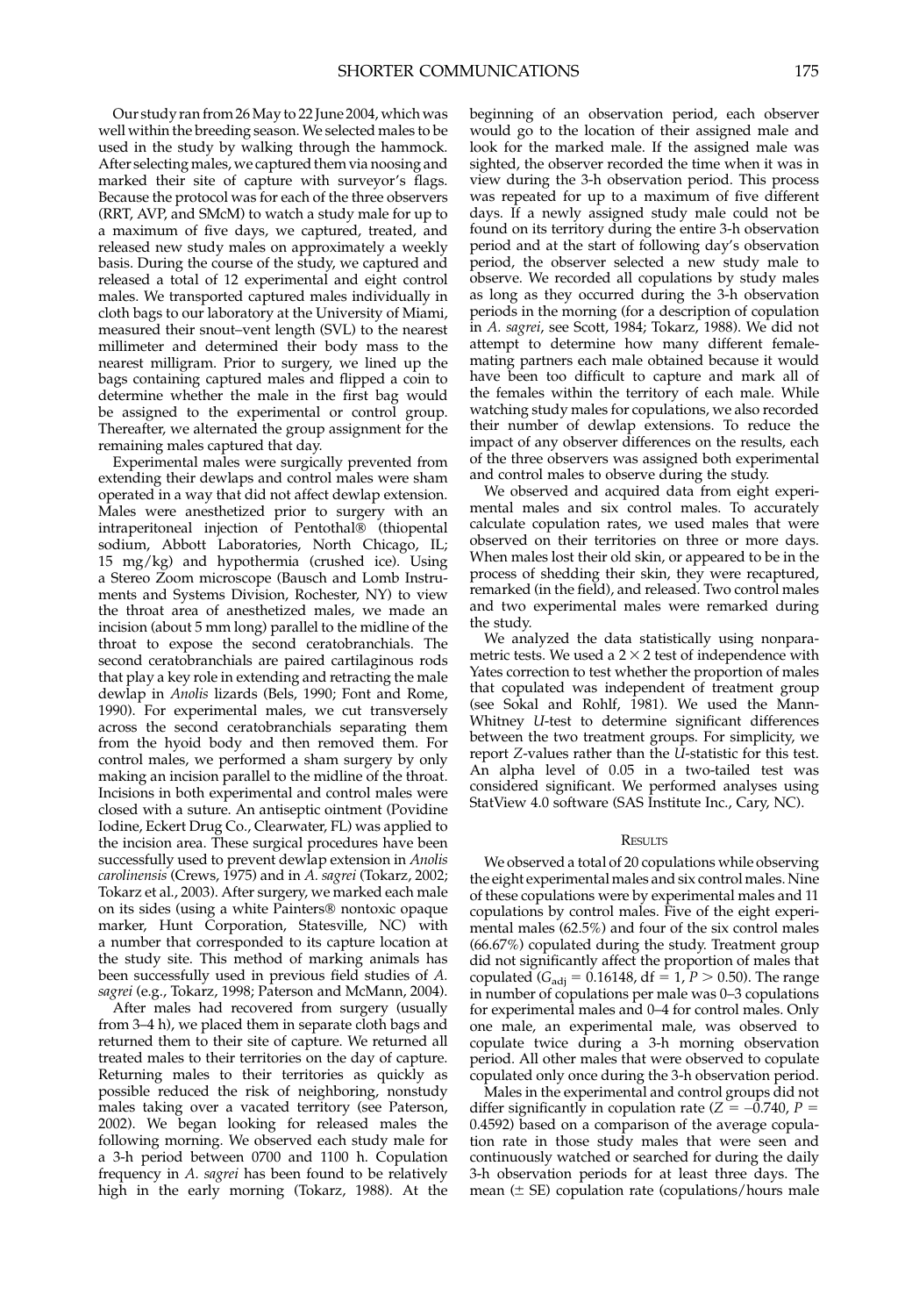viewed) for the five experimental males and for the five control males that were observed for at least three days was  $0.11 \pm 0.048$  and  $0.18 \pm 0.066$ , respectively. The amount of time that these experimental males and control males were visible to an observer did not differ significantly ( $Z = -0.522$ ,  $P = 0.6015$ ). The mean ( $\pm$  SE) number of hours that experimental males and control males were visible was  $12.1 \pm 0.45$  and  $11.6 \pm 1.02$ , respectively. When considered on a daily basis rather than on an hourly basis there was still no significant difference in copulation rate between the treatment and control groups  $(Z = -0.967, P = 0.3337)$ . The mean  $(\pm$  SE) copulation rate (copulations per day) for the five experimental males and five control males that were observed for at least three days was  $0.28 \pm 0.120$ and  $0.44 \pm 0.147$ , respectively.

There was no significant difference between treatment groups in the number of days (out of a maximum of five days) males were observed ( $Z = -0.243$ ,  $P =$ 0.8080). The mean  $(\pm$  SE) number of days the eight experimental and six control males were observed was  $4.125 \pm 0.581$  and  $4.167 \pm 0.654$ , respectively. In addition, experimental and control males did not differ significantly in SVL ( $Z = -0.135$ ,  $P = 0.8929$ ) or in body mass  $(Z = -0.516, P = 0.6056)$ . The mean ( $\pm$  SE) SVL for the eight experimental males and six control males was  $59.1 \pm 0.72$  mm and  $58.8 \pm 0.95$  mm, respectively. The mean  $(± SE)$  body mass for experimental males and control males was  $5.97 \pm 0.150$  g and  $5.96 \pm 0.202$  g, respectively.

As expected none of the experimental males extended their dewlaps during the study; thus, it was impossible to count dewlap extension in these males. In addition, we did not observe any dewlap color or change in throat shape in experimental males. In contrast, all of the control males were observed to extend their dewlaps. The mean  $(\pm SE)$  rate of dewlap extensions (extensions/hours male viewed) for the five control males that were observed for at least three days was 79.138  $\pm$  10.111. This frequency of dewlap extensions was similar to that observed in untreated males under seminatural conditions (Paterson, 2002).

# **DISCUSSION**

The results of this study do not support the hypothesis that the display of the male dewlap affects male mating success in free-ranging A. sagrei in nature. Males that were experimentally prevented from extending and retracting their dewlaps did not differ significantly from sham-treated control males in the proportion of males that achieved copulations or in copulation rate. Thus, this study documents that females of A. sagrei in nature will copulate with experimentally manipulated males that do not extend their dewlaps. The finding that the proportions of experimental and control males that obtained copulations did not differ significantly is in agreement with results obtained from a previous laboratory study (Tokarz, 2002).

Tokarz (2002) suggested three possible ways the displaying of the male dewlap in A. sagrei might still affect male mating success in nature even though dewlap extension was unnecessary for males to obtain copulations under laboratory conditions. First, the male dewlap in nature might increase the likelihood of recruiting additional females for mating, some of which may be relatively distant from the displaying male.

Sigmund (1983), in a laboratory study of A. carolinensis, found evidence that male dewlap color and its contrast with the background was important in attracting females when displaying males were at least 2 m from females (but see Greenberg and Noble, 1944; Crews, 1975; MacDonald and Echternacht, 1991), a distance that Sigmund believes is similar to the distance that females would typically view males in adjacent territories. Second, the display of the male dewlap may increase male mating success by causing females to have shorter time intervals between their periods of sexual receptivity. This idea is based largely on the finding of Crews (1975) that females of Anolis carolinensis under laboratory conditions reached sexual maturity sooner when exposed to males that could display their dewlaps than when exposed to males that were unable to display their dewlaps. Finally, the extension and retraction of the male dewlap may not only attract the attention of females but also serve to make the displaying male more conspicuous to other males (see Jenssen et al., 2000; Orrell and Jenssen, 2003). This could act to increase the mating success of a displaying male if the displaying of the dewlap prevents other males in adjacent territories from interfering with the courtship of the displaying male (Orrell and Jenssen, 2003).

In the present field study, treated males had the opportunity to attract females at a distance, to court females for an extended period (up to a week in some cases), and to interact with neighboring males. Nonetheless, experimental males did not differ significantly from control males in the proportion of males that copulated and in copulation rate. Although these results, based upon relatively small sample sizes, do not prove that the display of the male dewlap plays no role in male mating success in A. sagrei, they do suggest that any effect of the dewlap, if present, may be relatively weak and thus difficult to demonstrate. It is also possible that, if the study had been conducted for a longer period of time, an effect of dewlap extension on female sexual receptivity, if present, might have affected male copulation rate. Finally, we cannot discount the possibility that the displaying of the male dewlap might affect the number of different mating partners a male obtains because we made no attempt to determine how many different females mated with each study male.

In a field study that addressed the role of the male dewlap in intrasexual interactions in A. sagrei, Tokarz et al. (2003) found that experimental and control males did not differ significantly in a number of variables related to the ability of males to maintain residency on a territory. Similarly in this study, there was no significant difference between experimental and control groups in the number of days that males were observed on their territories or in the number of hours that males were visible to an observer. Thus, both laboratory and field experiments have failed to detect any negative fitness consequences of preventing males of A. sagrei from extending and retracting their dewlaps (Tokarz, 2002; Tokarz et al., 2003).

Acknowledgments.—The University of Miami Animal Care and Use Committee (ACUC) approved the use of animals in this study (ACUC review: 02-169ad). We thank B. Stephenson for his comments on a draft of this manuscript.